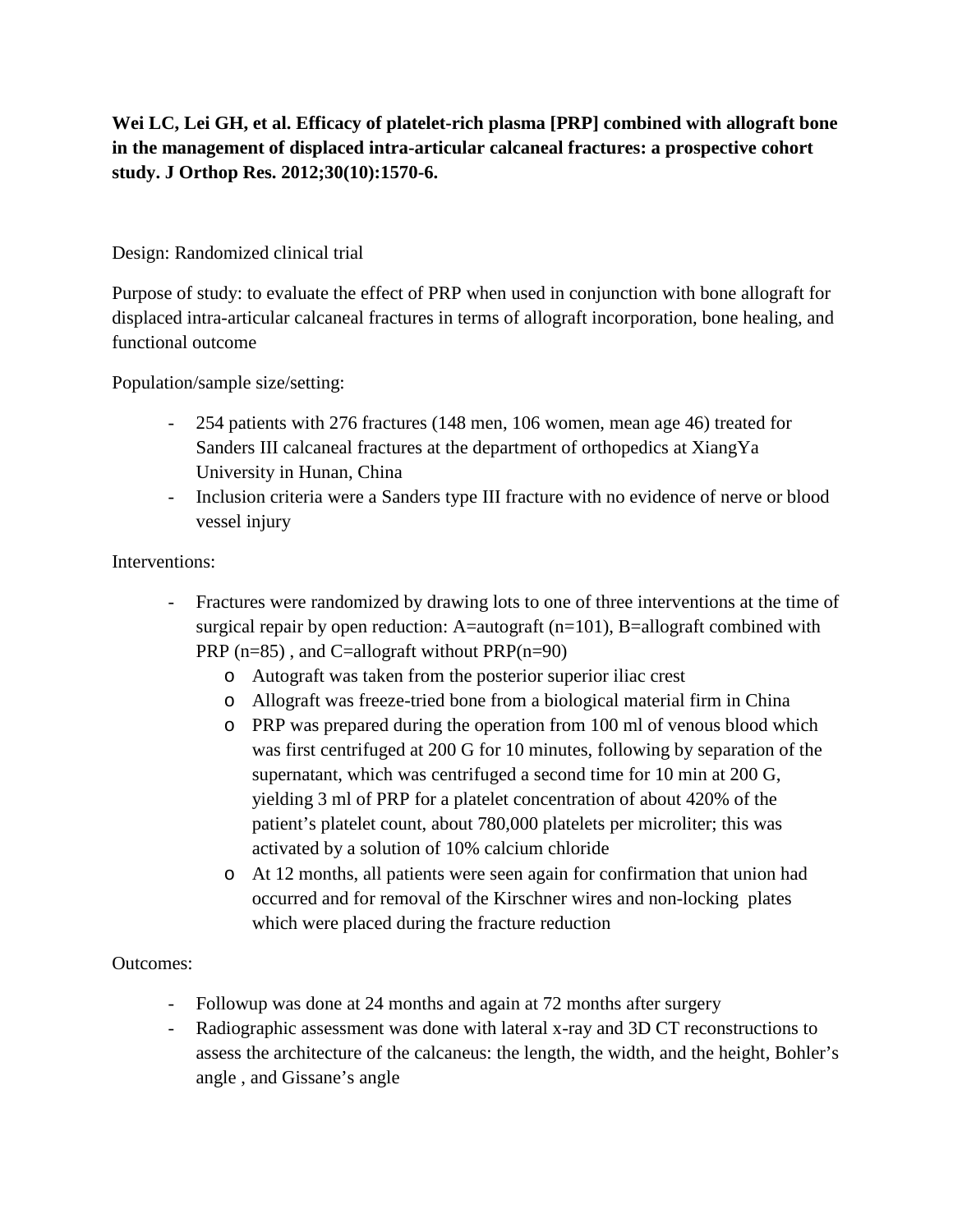- Functional assessment was done with The AOFAS ankle-hindfoot 100-point scoring system
- In the immediate postoperative period, 6 patients who had allograft without PRP had an infection which were treated with antibiotics and one week of sustained negative pressure suction
- Five autograft patients complained of pain at the donor site and two had sensory impairment at the donor site
- At 24 and at 72 months there were statistical differences in the radiographic assessment between the allograft only group and the allograft plus PRP group; there were no differences between the allograft plus PRP group and the autograft group
	- o For example, the mean Bohler's angle was 27.17 degrees for the allograft group, 28.44 degrees in the PRP group, and 28.30 degrees in the autograft group
- There were no differences in the AOFAS scores at 24 or at 72 months, all of which were more than 90 points at both followup times

Authors' conclusions:

- Autograft involves some donor site morbidity which means that the violation of the iliac crest is not worth any advantages over allograft
- There are significant differences between the allograft only group and the allograft plus PRP group with respect to the radiographic anatomy of the healed calcaneus
- PRP therefore enhances the results of bone allograft which is done at the time of open fixation of Sanders III calcaneal fractures
- The patients in this study were mostly factory workers engaged in heavy manual labor, and most were able to resume their activities after the removal of the Kirschner wires and plates at the end of 12 months
- Allograft plus PRP is as effective as autograft in the management of intra-articular calcaneal fractures
- Since autograft involves the disadvantages associated with bone harvesting, autograpf plus PRP should be preferred over autograft in treating these fractures

## Comments:

- The description of the randomization ("drawing lots") is not very clear but serious bias is not likely
- The differences in calcaneal anatomy as assessed by radiography are statistically significant, but a difference in Bohler's angle of only 1.27 degrees between allograft and allograft plus PRP is probably of no functional consequence, and the statistical significance appears to arise from large sample sizes and small standard deviations as reported in Table 2